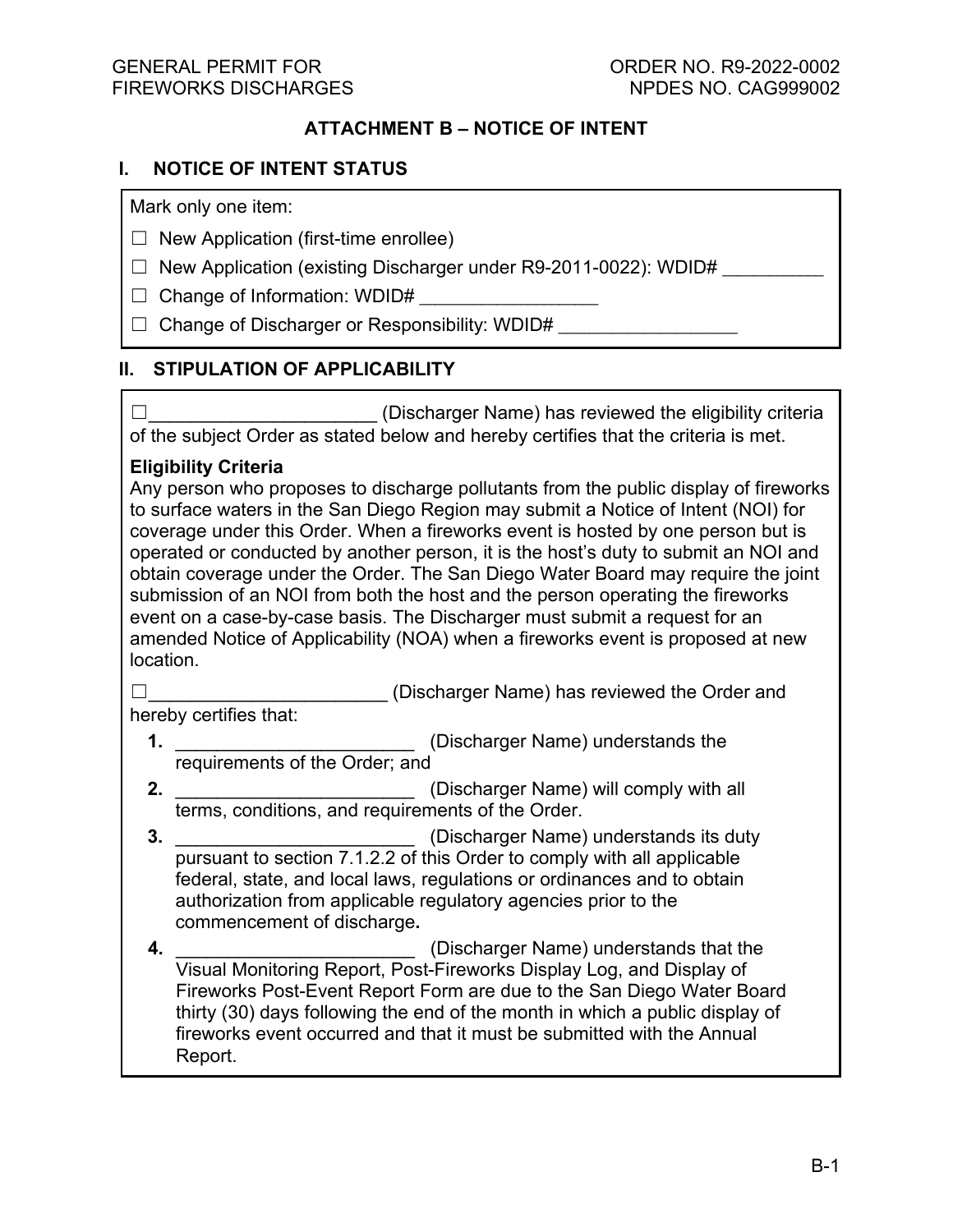#### **III. DISCHARGER INFORMATION**

| <b>Discharger Name:</b>               |         |                              |      |  |
|---------------------------------------|---------|------------------------------|------|--|
| <b>Mailing Address:</b>               |         |                              |      |  |
| City:                                 | County: | State:                       | ZIP: |  |
| <b>Contact Person Name and Title:</b> |         |                              |      |  |
| <b>Contact Person Email:</b>          |         | <b>Contact Person Phone:</b> |      |  |

## **IV. BILLING INFORMATION**

| $\Box$ Same as Discharger Information (Enter information only if different from Section III<br>above) |         |        |                              |  |
|-------------------------------------------------------------------------------------------------------|---------|--------|------------------------------|--|
| Discharger Name:                                                                                      |         |        |                              |  |
| <b>Mailing Address:</b>                                                                               |         |        |                              |  |
| City:                                                                                                 | County: | State: | ZIP:                         |  |
| <b>Contact Person Name and Title:</b>                                                                 |         |        |                              |  |
| <b>Contact Person Email:</b>                                                                          |         |        | <b>Contact Person Phone:</b> |  |

## **V. PUBLIC FIREWORKS DISPLAY EVENT DETAILS**

|           | 1. Event Location GPS Coordinates (degrees, to five decimal places) |
|-----------|---------------------------------------------------------------------|
| Latitude: | Longitude:                                                          |

**2.** Name(s) of the water body(ies) nearest to each fireworks display event(s):

Attach a map for each fireworks display event location, including the location(s) of the water body(ies), firing range, and any other pertinent information.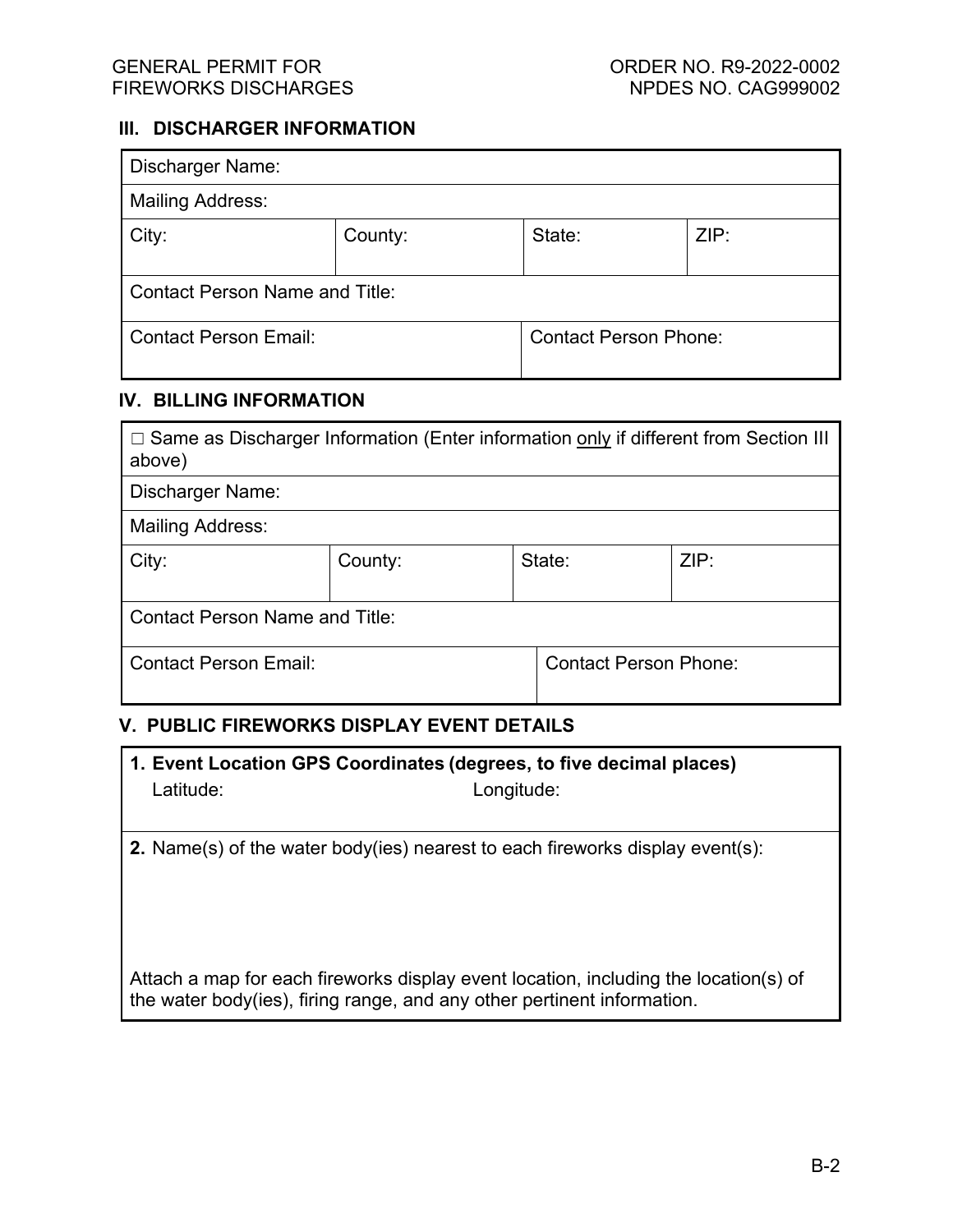| 3. Is the fireworks display event at a location where firework pollutants may enter an<br>Area of Special Biological Significance (ASBS)?              |  |  |  |  |
|--------------------------------------------------------------------------------------------------------------------------------------------------------|--|--|--|--|
| $\Box$ No<br>$\Box$ Yes                                                                                                                                |  |  |  |  |
| If yes, provide the name the ASBS and the distance from the fireworks event<br>location.                                                               |  |  |  |  |
|                                                                                                                                                        |  |  |  |  |
| 4. Is the water body above listed as impaired by Clean Water Act section 303(d) for<br>any fireworks constituents?<br>$\Box$ No<br>□ Yes               |  |  |  |  |
| If yes, provide the distance from the fireworks event location to the impaired<br>segments of the water body.                                          |  |  |  |  |
| 5. Is the water body above a drinking water reservoir?                                                                                                 |  |  |  |  |
| $\Box$ No<br>$\Box$ Yes                                                                                                                                |  |  |  |  |
| 6. Expected number of firework display event(s) per year and the expected date of<br>each firework display event (attach additional sheets if needed): |  |  |  |  |
| 7. Estimated duration of each firework display event:                                                                                                  |  |  |  |  |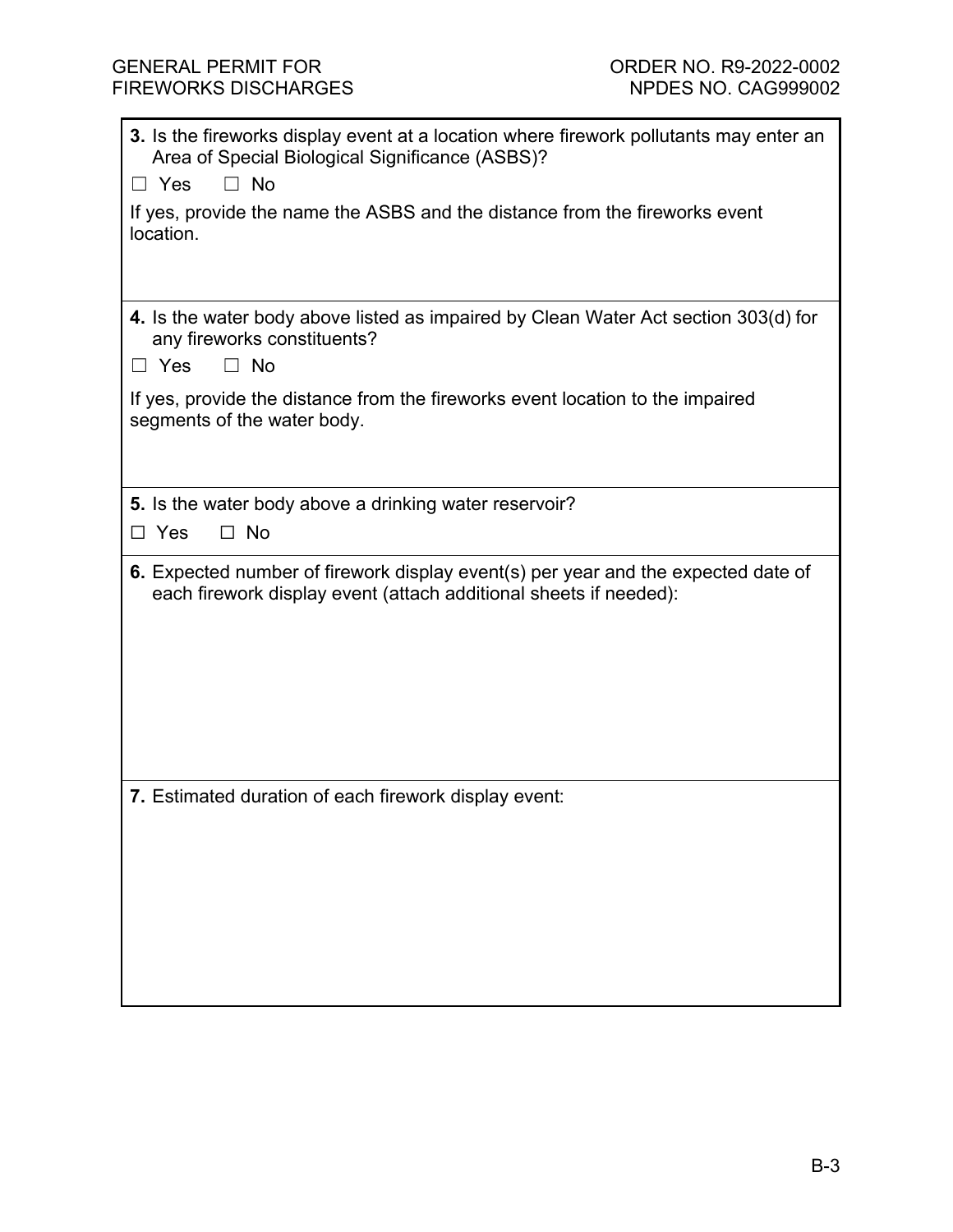**8.** Expected fireworks net explosive weight per fireworks display event (provide a range and average if the fireworks display events will vary in size):

# **VI. FIREWORKS BEST MANAGEMENT PRACTICES PLAN**

| Has a Fireworks Best Management Practices Plan been prepared pursuant to the        |
|-------------------------------------------------------------------------------------|
| requirements listed in section 5.2.1 of this Order? $\Box$ Yes $\Box$ No            |
| If yes, attach a copy of the Fireworks Best Management Practices Plan to this form. |

# **VII. APPLICATION FEE**

| Have you included payment of the filing fee (for first-time enrollees only) with this |  |
|---------------------------------------------------------------------------------------|--|
| submittal?                                                                            |  |

☐ Yes ☐ No ☐ N/A (existing Discharger)

The initial fee and annual fee are based upon the type of pollutants to be discharged or potentially discharged.

Make checks payable to "**State Water Resources Control Board**" and include "Fireworks General NPDES Permit" in the check memo field.

## **Category 3 Lowest Threat to Water Quality**

Discharges that require minimal or no treatment systems to meet limits and pose no significant threat to the environment in accordance with California State Water Resources Control Board's (State Water Board's) California Code of Regulations Title 23. Division 3. Chapter 9 fee schedule. Information on fees can be found can be found on the State Water Board's Water Quality Fees webpage under NPDES Permit Fees ([https://www.waterboards.ca.gov/resources/fees/water\\_quality/#npdes](https://www.waterboards.ca.gov/resources/fees/water_quality/#npdes)).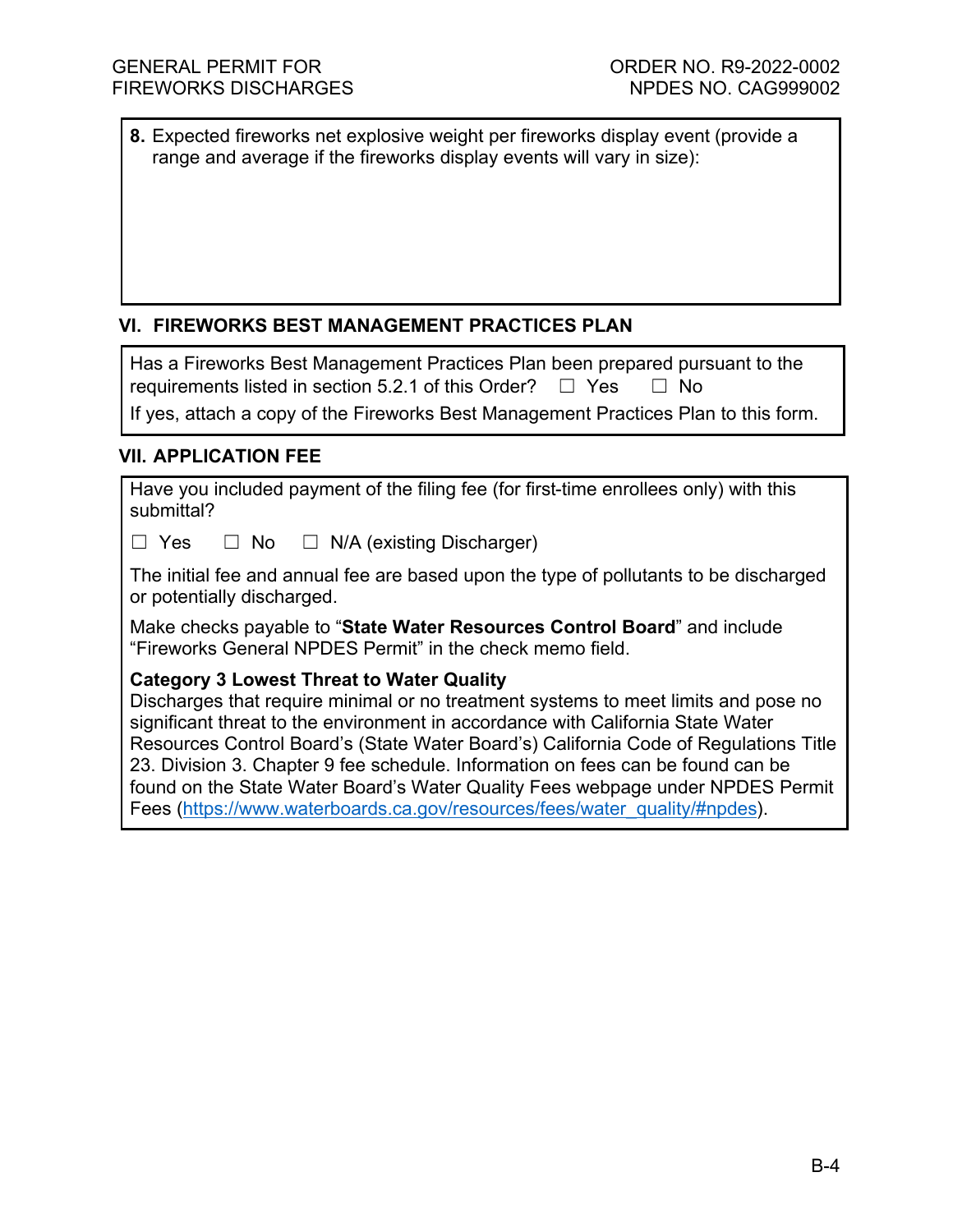#### **VIII.CERTIFICATION – (Must be signed by the legally responsible official described in section 5.2 of Attachment D of this Order)**

I certify under penalty of law that the information provided in this application and all attachments were prepared under my direction or supervision in accordance with a system designed to ensure that qualified personnel properly gather and evaluate the information submitted. Based on my inquiry of the person or persons who manage the system or those directly responsible for gathering the information, the information submitted is true, accurate, and complete to the best of my knowledge and belief. I am aware that there are significant penalties for submitting false information, including the possibility of fine and imprisonment. In addition, I certify that the provisions of the permit, including the criteria for eligibility will be complied with.

# **Printed Name and Title:**

**Signature: Date:**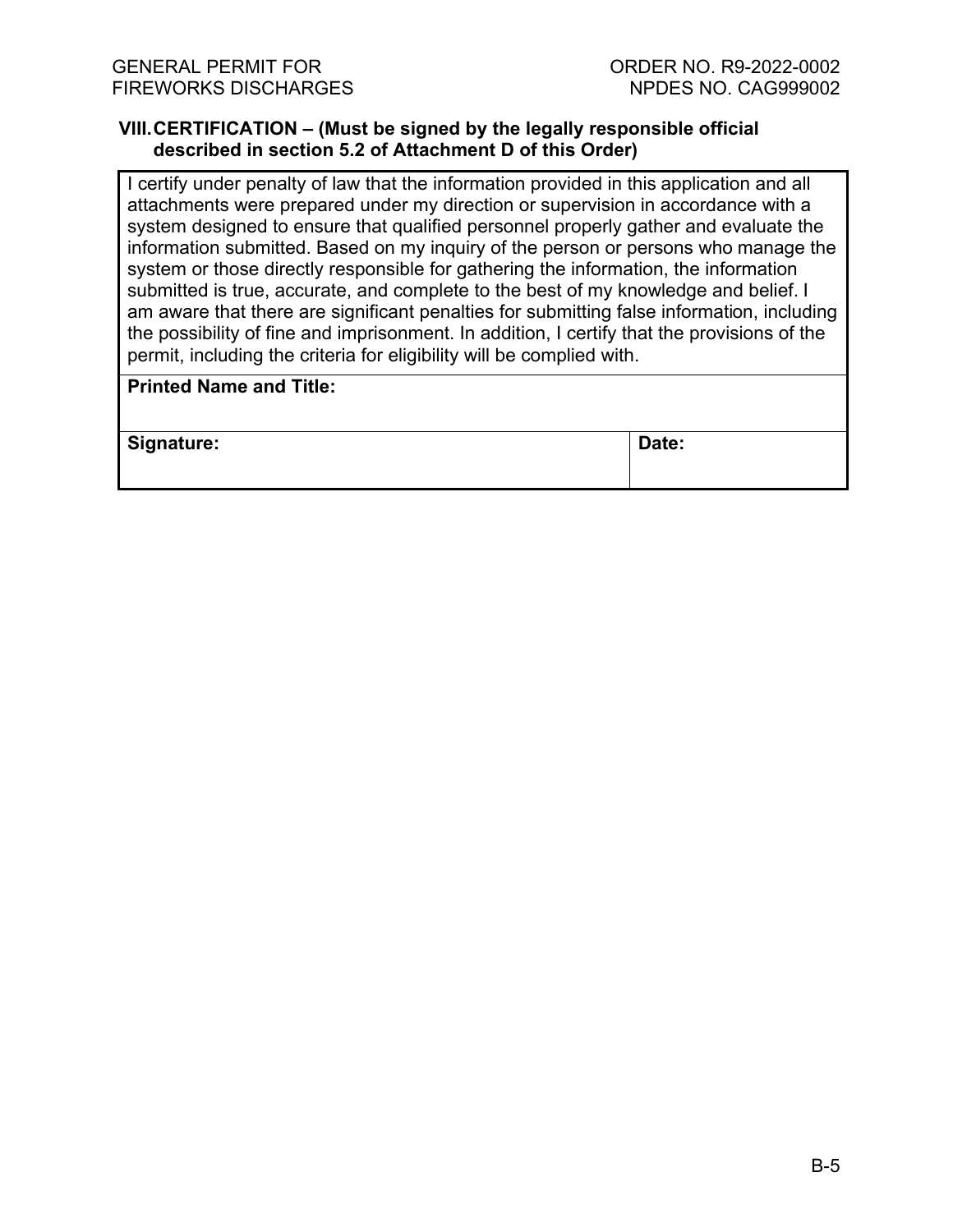# **INSTRUCTIONS FOR COMPLETING THE NOTICE OF INTENT**

These instructions are intended to help you, the Discharger, complete the Notice of Intent (NOI) form for this Order. **Please type or print clearly when completing the NOI form**. For any field, if more space is needed, submit supporting documentation with the NOI.

Send the completed and signed form along with the filing fee and supporting documentation to the California Regional Water Quality Control Board, San Diego Region (San Diego Water Board) (see Section VIII below).

## *Section I – Notice of Intent Status*

Indicate whether this request is for the first-time coverage under this Order, for an existing Discharger under Order No. R9-2011-0022, a change of information for the discharge already covered under this Order, or change of Discharger or responsibility. If available, please provide the eleven-digit Waste Discharge Identification (WDID) number for an existing discharger under Order No. R9-2011-0022, change of information, or change of discharger or responsibility.

# *Section II – Stipulation of Applicability*

The Discharger must review the eligibility criteria for enrollment under the Order and certify that the Discharger meets the qualifications for enrollment. The Discharger must acknowledge that they have reviewed, understand, and will comply with the terms, conditions, and requirements of the Order. Fill in all of the "Discharger Name" blanks and check the appropriate boxes to certify that the Discharger understands and accepts these stipulations.

# *Section III – Discharger Information*

- 1. Enter the name of the Discharger.
- 2. Enter the mailing address, including street number and street name, where correspondence should be sent (P.O. Box is acceptable).
- 3. Enter the city that applies to the mailing address given.
- 4. Enter the county that applies to the mailing address given.
- 5. Enter the state that applies to the mailing address given.
- 6. Enter the zip code that applies to the mailing address given.
- 7. Enter the name (first and last) and title of the contact person.
- 8. Enter the email address of the contact person.
- 9. Enter the daytime telephone number of the contact person.

# *Section IV – Billing Address*

Check the box if the Billing Information is the same as the Discharger Information. Enter other information only if it is different from section III above.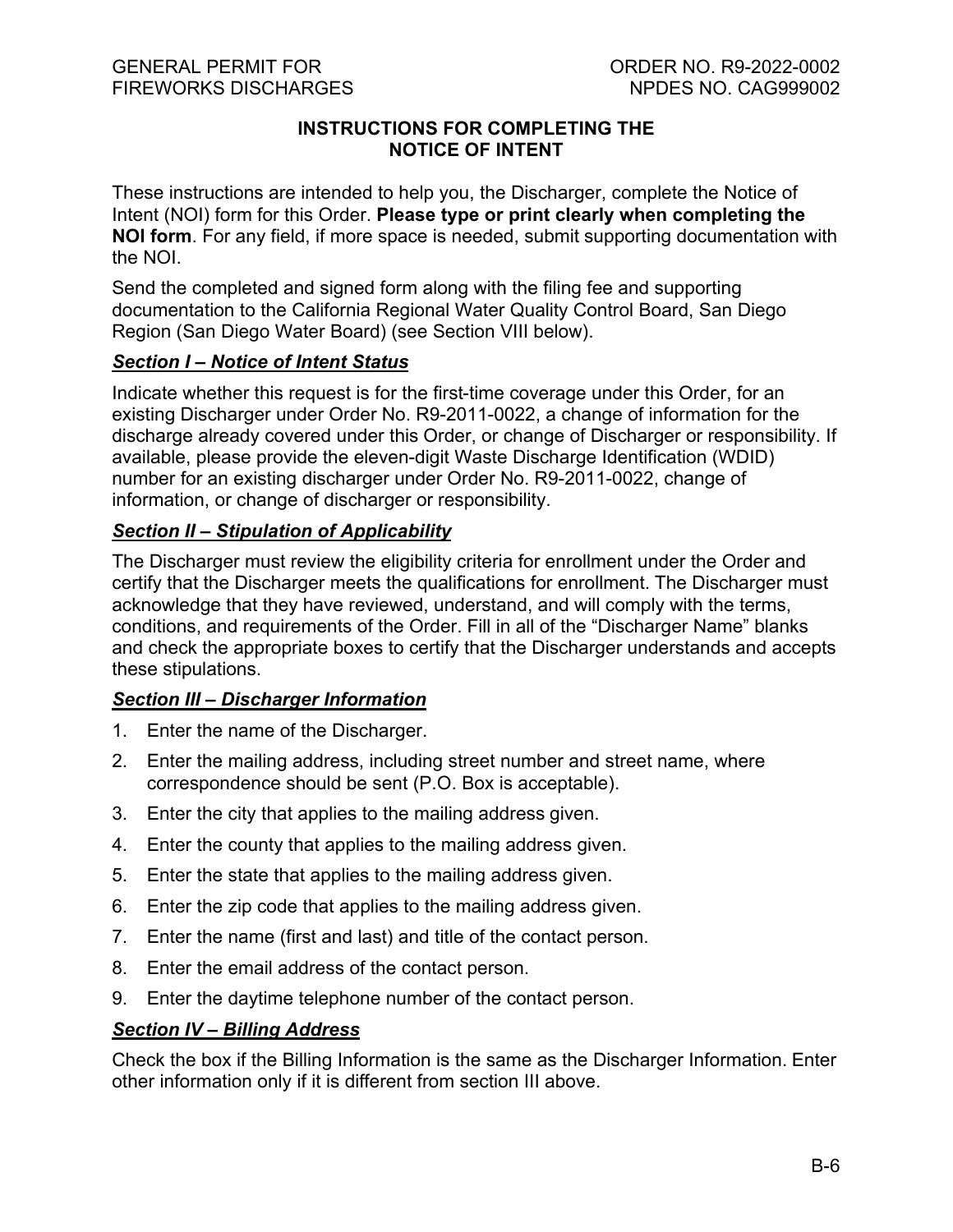## GENERAL PERMIT FOR ORDER NO. R9-2022-0002 FIREWORKS DISCHARGES NO. 2009 NPDES NO. CAG999002

- 1. Enter the name (first and last) of the person who will be responsible for the billing.
- 2. Enter the billing address, including street number and street name, where the billing should be sent (P.O. Box is acceptable).
- 3. Enter the city that applies to the billing address.
- 4. Enter the county that applies to the billing address.
- 5. Enter the state that applies to the billing address.
- 6. Enter the zip code that applies to the billing address.
- 7. Enter the name and title of the person responsible for billing.
- 8. Enter the email address of the person responsible for billing.
- 9. Enter the daytime telephone number of the person responsible for billing.

# *Section V – Public Fireworks Display Event Details*

- 1. Provide the GPS coordinates of the fireworks display location. The latitude and longitude must be provided using decimal degrees to five decimal places.
- 2. Provide the name(s) of the water body nearest to the fireworks display event location and attach a map of the fireworks event location showing the location of the waterbody in relation to the fireworks firing range.
- 3. Indicate whether the fireworks display event is at a location where fireworks pollutants may enter an Area of Special Biological Significance (ASBS). If yes, estimate the distance from the fireworks display event location to the ASBS.
- 4. Indicate whether the firework pollutants may enter a Clean Water Act section 303(d) listed water body that is impaired for one or more fireworks constituents. For an updated list of impaired water bodies please visit the [State Water Board's](https://www.waterboards.ca.gov/water_issues/programs/water_quality_assessment/integrated_report_cycles.html)  Integrated Report Cycles – [Clean Water Act Sections 303\(d\) and 305\(b\) Website](https://www.waterboards.ca.gov/water_issues/programs/water_quality_assessment/integrated_report_cycles.html).
- 5. Indicate whether the receiving water body is a drinking water reservoir.
- 6. Provide the expected number of public fireworks display events per year and the expected dates of these events.
- 7. Provide the estimated duration of each firework display event.
- 8. Provide the expected total net explosive weight of fireworks per fireworks display event. If the net explosive weight varies among firework display events, provide a range and average of net explosive weight.

# *Section VI – Fireworks Best Management Practices Plan*

The Discharger must prepare and complete a Fireworks Best Management Practices Plan (FBMPP). The minimum contents of the FBMPP are specified in section 5.2.1 of the Order. The Discharger must ensure that the operator(s) and all other appropriate personnel are familiar with the FBMPP contents before conducting a public display of fireworks covered under this Order.